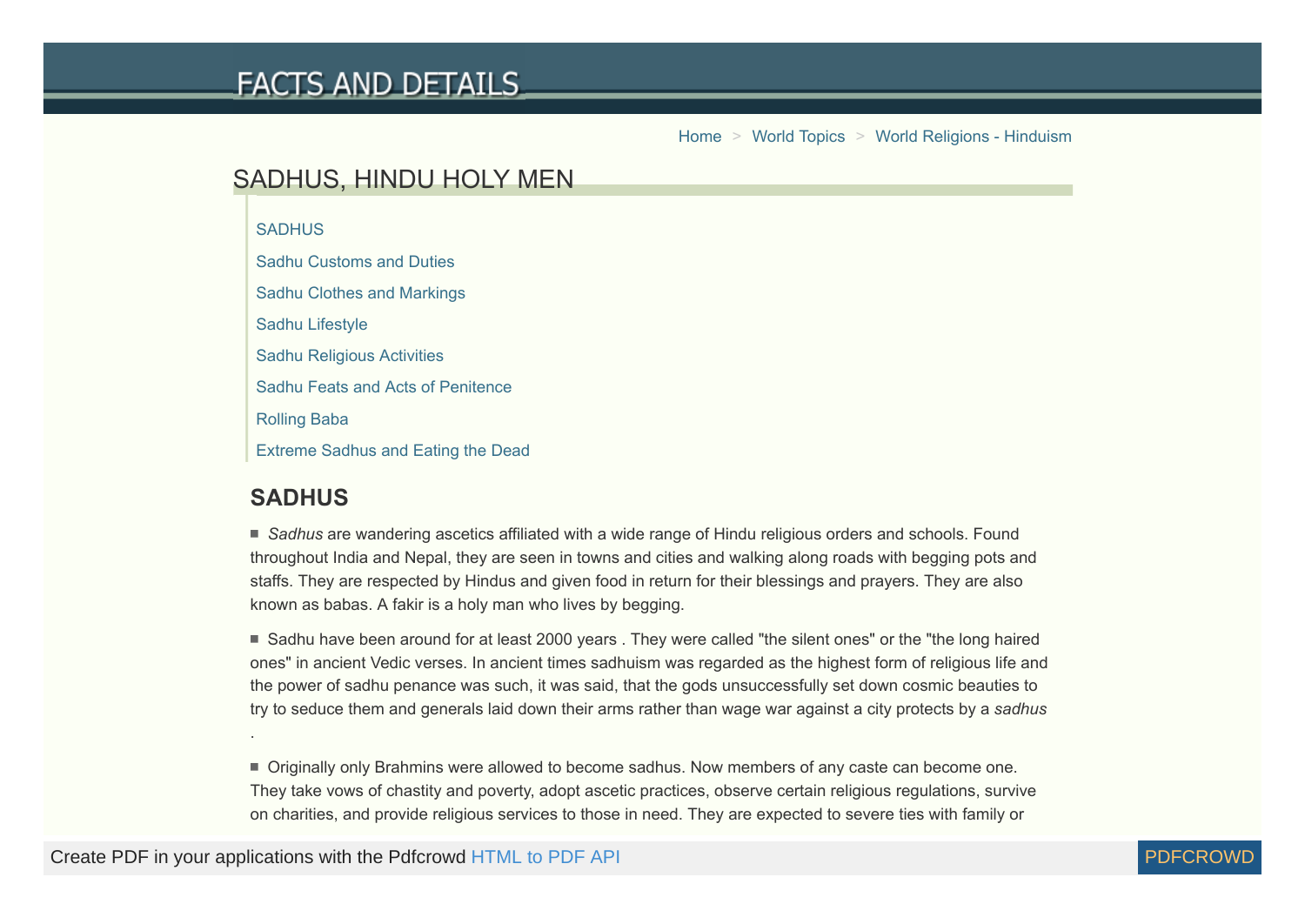home and wear markings and clothes associated with the sect they belong too.

 $\blacksquare$  There are believed to be around five million sadhus belonging to several thousand schools or sects in India. Most sadhus are males. The few females ones are called *sadvin* (the feminine of sadhu). The most conservative sadhus, the *nagas* , wear only a loin cloth and have long stringy locks of hair that resemble dreadlocks. Some have nicknames like "Long Haired Man" in honor of locks that if uncoiled would reach the ground.

 $\blacksquare$  Sadhus are revered by Hindus as representatives of the gods. Being a sadhu is one of the stages of life a person is expected to pass through. Even so in the caste system sadhus often occupy a position roughly equal to that of domestic servants.



Sadhu In Haridwar

**Websites and Resources on Hinduism:** heart of Hinduism [hinduism.iskcon.com/index](http://hinduism.iskcon.com/index.htm) ; India Divine [indiadivine.org ;](http://www.indiadivine.org/) Hinduism Today [hinduismtoday.com ;](http://www.hinduismtoday.com/) ; Religious Tolerance Hindu Page [religioustolerance.org/hinduism](http://www.religioustolerance.org/hinduism.htm) ; Hinduism Index [uni-giessen.de/~gk1415/hinduism](http://www.uni-giessen.de/~gk1415/hinduism.htm) ; Hindu Universe [hindunet.org ;](http://www.hindunet.org/) Wikipedia article [Wikipedia ;](http://en.wikipedia.org/wiki/Hinduism) Oxford center of Hindu Studies [ochs.org.uk](http://www.ochs.org.uk/) ; Hinduism Home Page [uwacadweb.uwyo.edu/religionet/er/hinduism](http://uwacadweb.uwyo.edu/religionet/er/hinduism/index.htm) ; Hindu Website [hinduwebsite.com/hinduindex](http://www.hinduwebsite.com/hinduindex.asp) ; Hindu Gallery [hindugallery.com](http://www.hindugallery.com/) ; Hindusim Today Image Gallery [himalayanacademy.com/resources/books/wih/image-library ;](http://www.himalayanacademy.com/resources/books/wih/image-library/) India Divine Pictures of Hinduism [indiadivine.org/pictures](http://www.indiadivine.org/pictures/)

#### <span id="page-1-0"></span>**Sadhu Customs and Duties**

In India of the 1990s, several hundred thousand Hindu and Jain sadhus and a few thousand holy women (sadhvis ) live an ascetic life. They have chosen to wear ocher robes, or perhaps no clothing at all, to daub their skin with holy ash, to pray and meditate, and to wander from place to place, depending on the charity of others. Most have given up affiliation with their caste and kin and have undergone a funeral ceremony for themselves, followed by a ritual rebirth into their new ascetic life. They come from all walks of life, and range from illiterate villagers to well-educated professionals. In their new lives as renunciants, they are devoted to spiritual concerns, yet each is affiliated with an ascetic order or subsect demanding strict adherence to rules of dress,

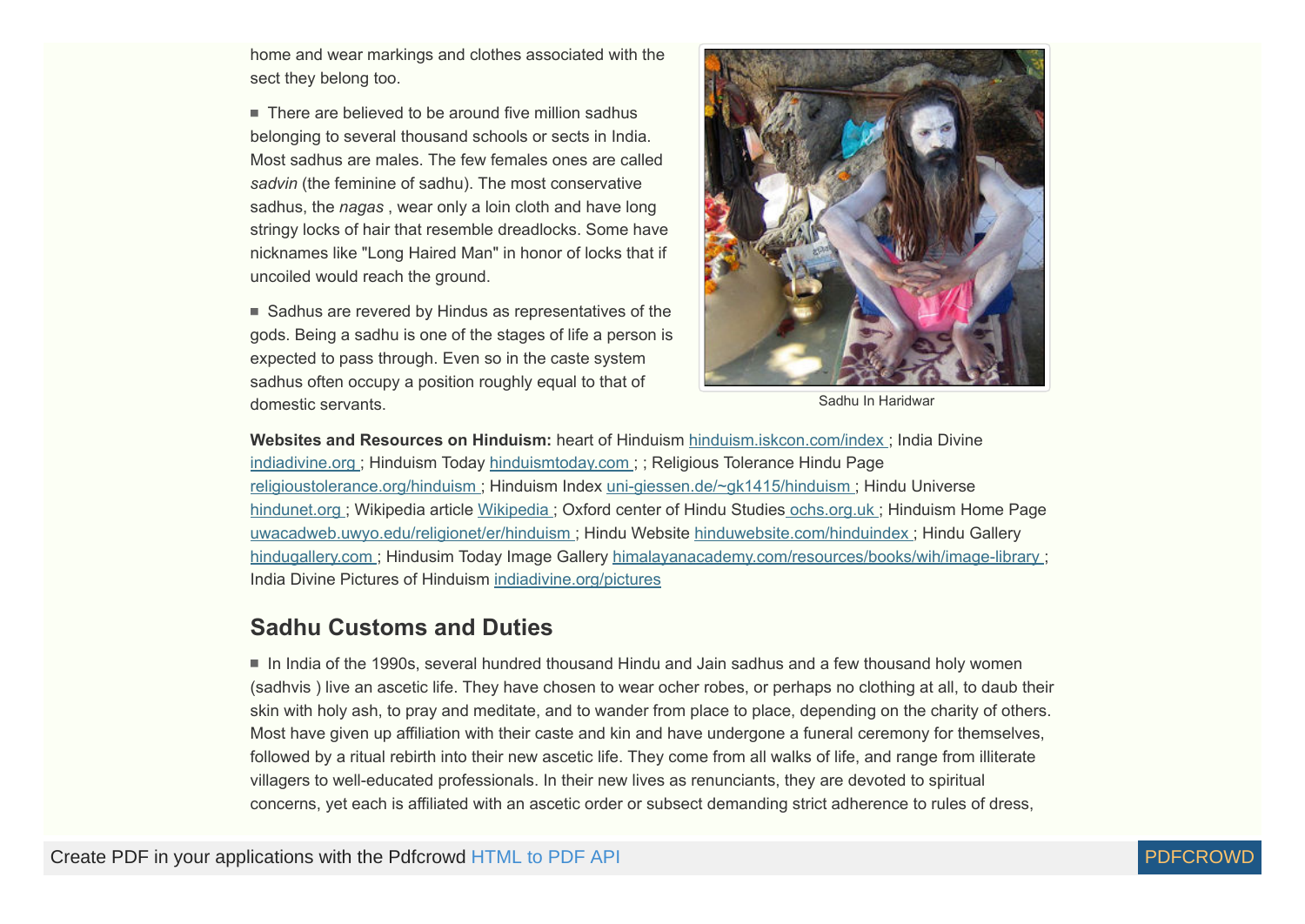

Sacred charas

itinerancy, diet, worship, and ritual pollution. Within each order, hierarchical concerns are exhibited in the subservience novitiates display to revered gurus. Further, at pilgrimage sites, different orders take precedence in accordance with an accepted hierarchy. Thus, although sadhus have foresworn many of the trappings of ordinary life, they have not given up the hierarchy and interdependence so pervasive in Indian society. [Source: Library of Congress]

■ Hindus Sadhus and Buddhist monks have some similar customs. Both wander from place to place, surviving off alms and the goodness of others. In India it is a tradition for old men to leave their families and seek salvation. This is rooted in the Hindu belief in four stages of life: 1)

studentship; 2) becoming a householder; 3) retiring to the forest to meditate; and 4) becoming a mendicant ( *sannyasi* ).

During the third stage a man is expected to move into a hut in the forest with his wife and perform religious exercises. During the forth stage a man is expected to renounced all his worldly possession and become a beggar and devote himself totally to religion. According to the Laws of Manu: *He should not wish to die. nor hope to live. but await the time appointed as a servant awaits his wages... Rejoicing in the things of the spirit. calm. caring in for nothing. abstaining from sexual pleasure. himself his only helper. he lives in the world. In hope of eternal bliss*

Some sadhus wander and travel a great deal. Others are more sedentary. Their religion duties include acts of self purification, worship, participation in religious discourses, making pilgrimages and studying religious texts. They also preach, teach religious doctrine, help the poor and troubled, and open schools and hospitals.

■ Many sadhus are Shaivaites. See Sects

A shaved head is a sign of penance. Many devotees have shaved heads this when they first become sadhus. The offering of water is considered a sign of respect. A water pot in some sects is the only possession a sadhu is allowed to own. It is the equivalent of the begging bowl of a Buddhist monk.

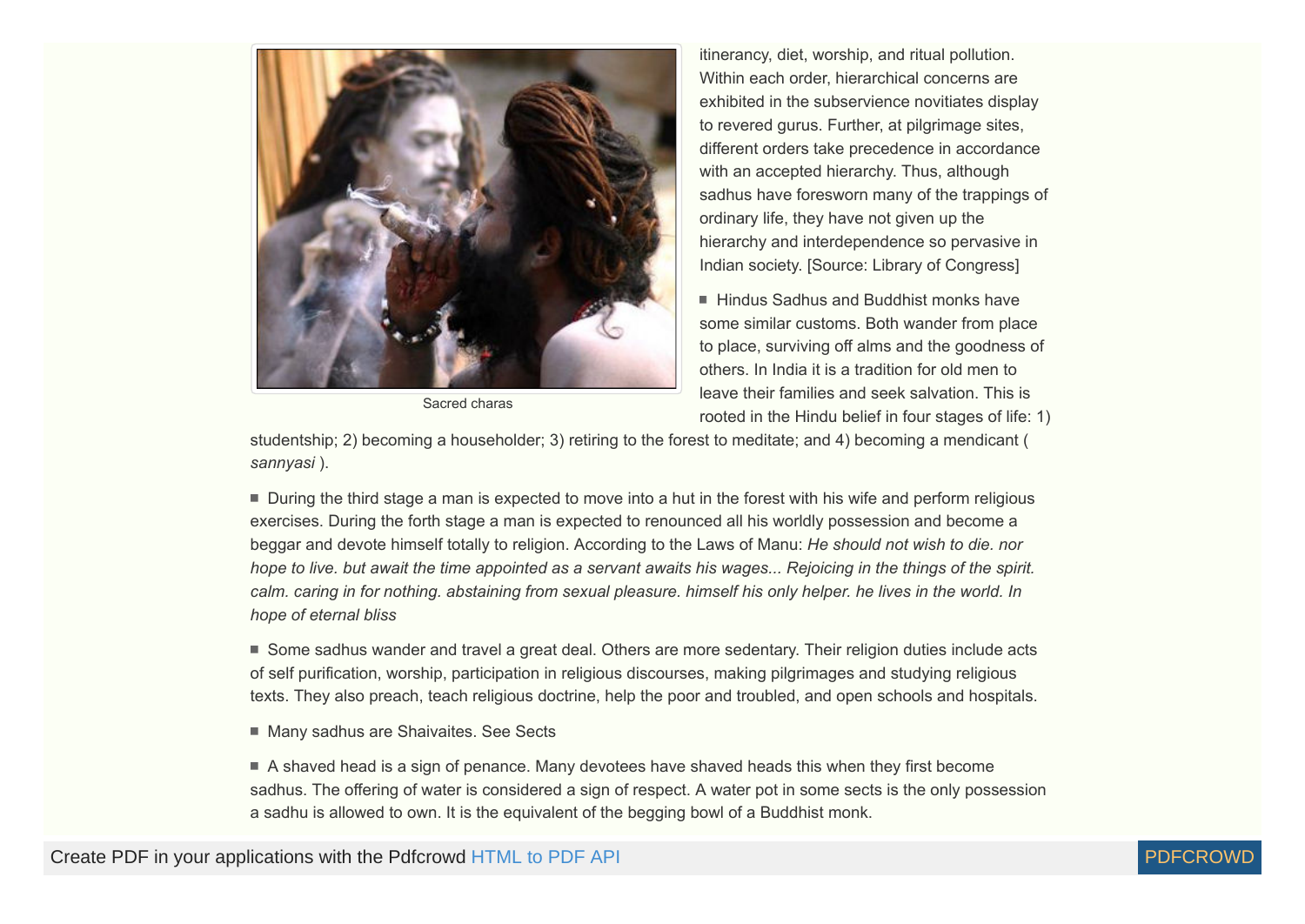### <span id="page-3-0"></span>**Sadhu Clothes and Markings**

 $\blacksquare$  Sadhus generally identify which sect they belong to by clothing color, symbols on specific parts of their body and possessions such as a rosary, water pot or staff. Sometimes body adornments are expressions of sadhus individuality and artisanship rather than symbols of a sect.

■ Some Hindu holy men wear saffron robes, holy beads and have a vermillion and ash spot on their forehead. Others wear only a loin cloth. Some wear only a loin cloth and a gold chain or a gold bracelet. Some wear nothing at all. Nagas are known for walking around completely naked.

 $\blacksquare$  Many sadhus follow rules in which they are allowed to grow hair in five areas: their head, their upper jaw, their chin, their armpits and their pubic areas. Some sadhus shave their entire bodies. Brahmin sadhus are identified by a sacred thread that runs diagonally from their left shoulder to their waist under their right arm.

During important festival sadhus cover their bodies with paint, sandalwood ash, and even sequins. On holy days some loin-cloth-clad sadhus wrap flowers around the top-knot in the



their hair and smear their bodies with ashes. Sometimes their outfits can be quite elaborate. One mendicant was observed in a Mysore village with more than 100 different items on his body. It took him a couple of hours to dress and put on all his religious markers.

Some sadhus cover themselves with the ash of cremated bodies. Some tikkas are made from the ash of incense. Others place the mark of Vishnu on their brow or tattoo their forehead with mantras of Lord Rama and his wife Sita. In Pushkar, one journalist saw holyman with no arms or legs.

#### <span id="page-3-1"></span>**Sadhu Lifestyle**

Sadhus generally are not part of any distinct community. They either live in monasteries (called *ashrams* , *matha* or *mandira* ), if they have chosen a sedentary lifestyle, or take up temporary residence in pilgrimage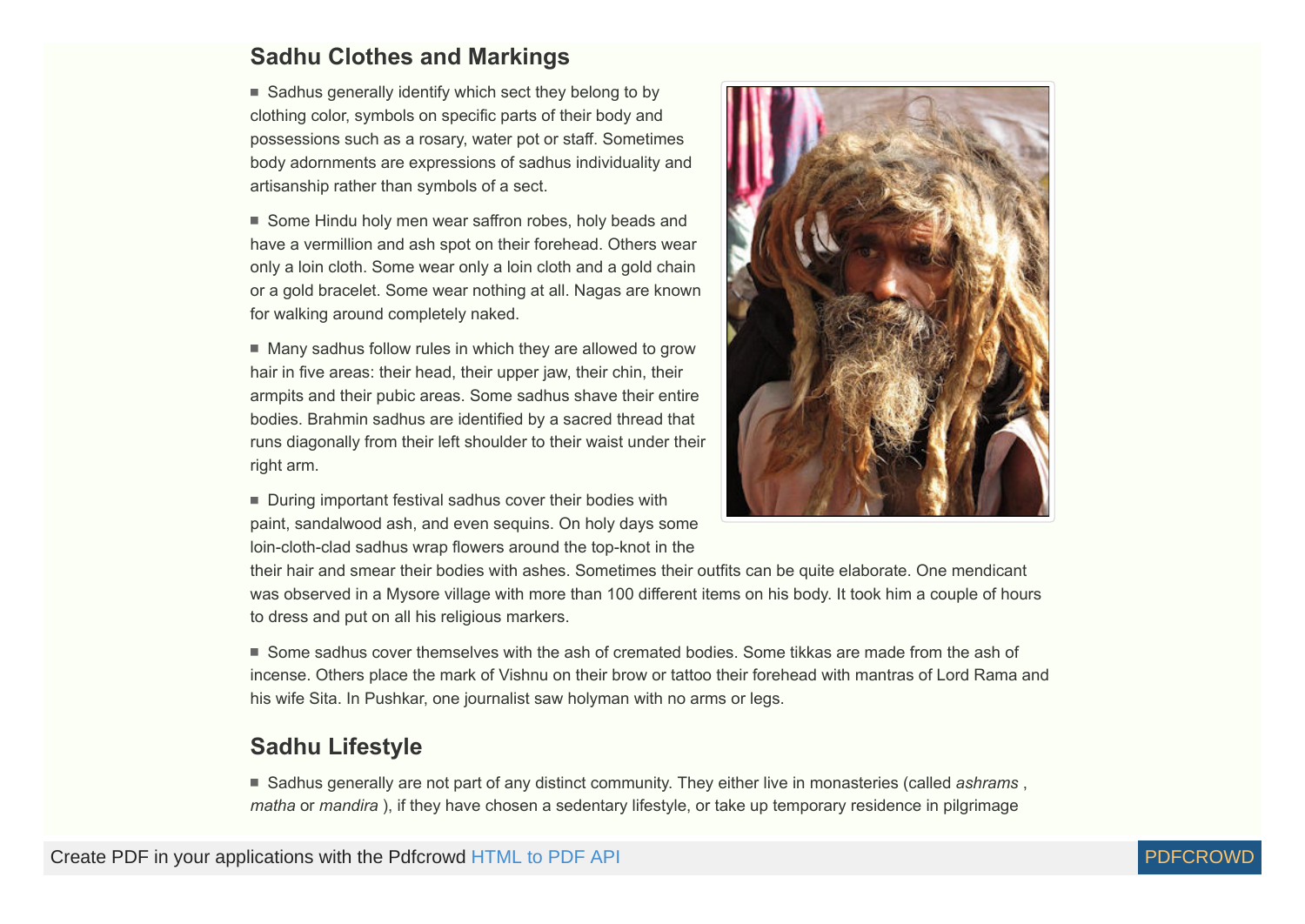

shrines, if they are on a pilgrimage. Each sects has its own monasteries and pilgrimage shrines. Many monasteries and shrines are supported by lay people who receive spiritual counseling in return for their support. Many sadhus camp out at night when they are wandering around or are put up by almsgivers.

■ The sadhu lifestyle places a premium on austerity, discipline and self-control. A sadhu's daily routine includes exercise intended to purify the physical body and elevate the mind, reading sacred verses, and attempting to reach levels of ecstacy through prayer. Generally, the only possessions owned by holy men are a wooden staff, an aluminum begging pot and a cloth bag slung around the neck with a few possessions, such as maybe a spoon, some scriptures and religious mementos. Holy men are supposed to beg only for food, discarding items given to them, saying "I never touch money. It buys only trouble. I would have to fight off thieves. Please, all I want is world peace."

■ Sadhus are almost totally dependant on the generosity of others for their subsistence. Some supplement what they receive in alms from begging by serving as spiritual mentors, manufacturing

amulets, tickling people with feather dusters, fortunetelling, performing exorcisms, singing, juggling, selling medicinal herbs, tattooing, interpreting dreams, reading palms, casting spells and making potions. Many make and sell talisman known as *kavacga* which are supposed to attract good spirits and repel evil ones.

 $\blacksquare$  Many sadhus smoke marijuana and hashish. Some sadhus sit in their huts and smoke hashish all day in water pipes. Others smoke chillums and joints full of hashish.

Some sadhus have never been married. Other remain married while functioning as sadhus. Many leave their families. It has been suggested that unhappy family lives and marital collapse is the reason that many men decide to become sadhus. Some are orphans or runaways that were adopted by a sadhu order. These generally receive some kind of training that can last months or years before they begin wandering the countryside. Some become sadhus by following the Vedic progression of life stages. They often go through an initiation process and change their names when they become sadhus. Many sadhus have university degrees and families that miss them.

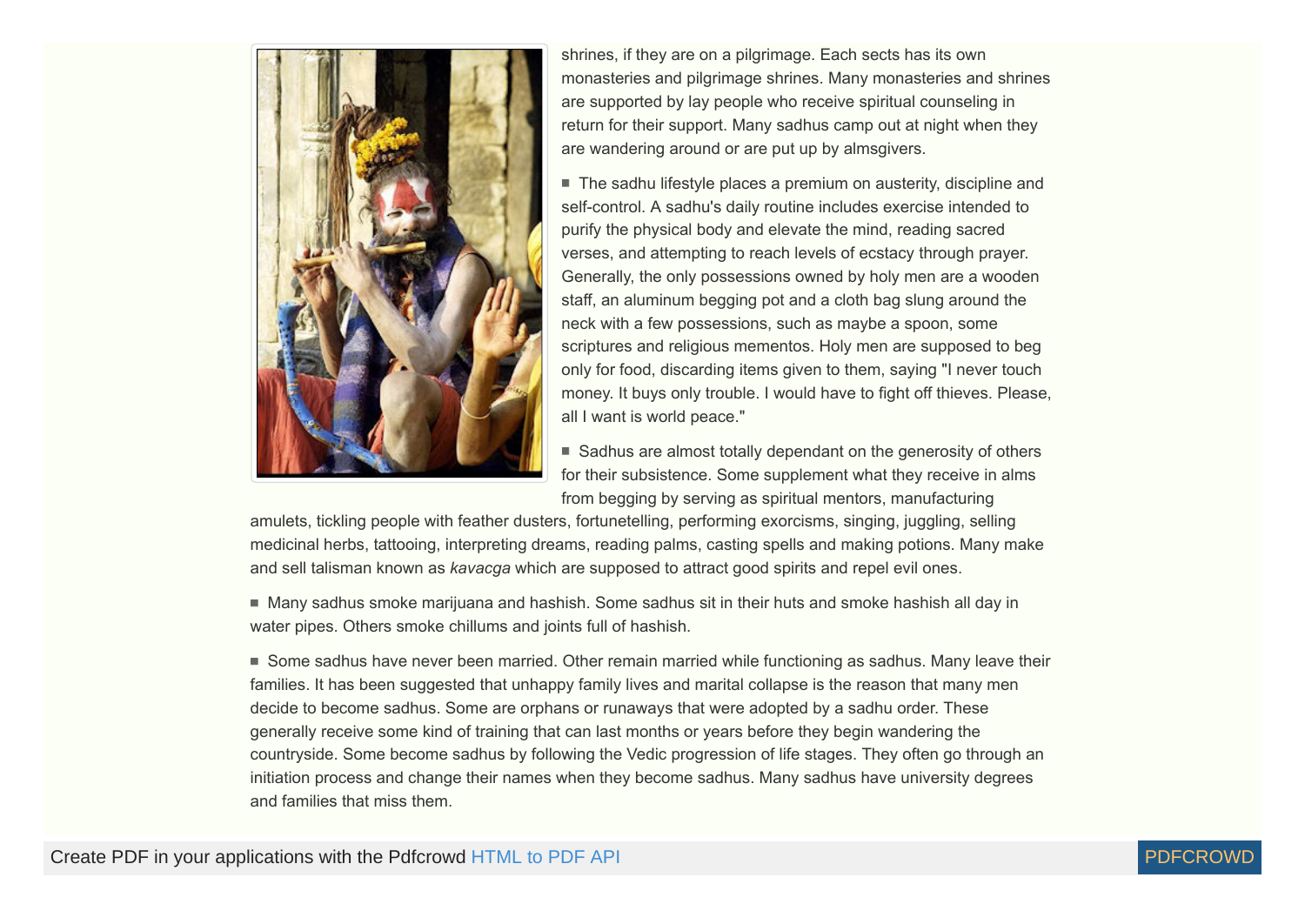#### <span id="page-5-0"></span>**Sadhu Religious Activities**

 $\blacksquare$  It is difficult to generalize about the religious activities of sadhus because they are a diverse group and the sects they belong to have many different traditions, customs, practices and beliefs. Their activities are directed at different gods. Many sadhus light sacred fires when they camp in the monasteries and pilgrimage shrines they stay in. Before sadhus are initiated into a higher level they are symbolically cleansed by clay oil lamps.

■ Some sadhus spend their entire lives on pilgrimages or even a single pilgrimage. Indra, the god of travelers, once said: "All his sins are destroyed by his fatigues and wanderings." Others sit in the lotus position on a pair of stacked stones in a cave. As an act of devotion some sadhus put a lime at the end of a spear and then dip the spear in the Ganges. Others chant the name of the monkey god Hanuman a thousand times before a holy fire. After giving advise many sadhus give a banana, a sweetmeat, and a spoonful of Ganges water.

■ When asked why he spent the winter in a cave at 13,000-foothigh source of the Ganges with two meters of snow around him a sadhu told National Geographic, "God wanted me to do this



spiritual work, to meditate and introspect on the spiritual truths of the scriptures. Why, for instance, is it written, and what does it mean, that the Ganges washes away sin? Can I give any scientific interpretation? Only by committing my own body and mind to this research can I hope to find the answer. Often when I sit by the Ganges I slowly open my heart and pour one after another my doubts. Mother Ganges always answers." [Source: John Putman, National Geographic October 1971]

Some sadhus are fierce Hindu nationalists involved in anti-Muslim activities (See Ayoda Temple). Others are involved in environmental activities. Sadhus have demonstrated in Allahabad, for example, demanding that the Ganges be cleaned up.

#### <span id="page-5-1"></span>**Sadhu Feats and Acts of Penitence**

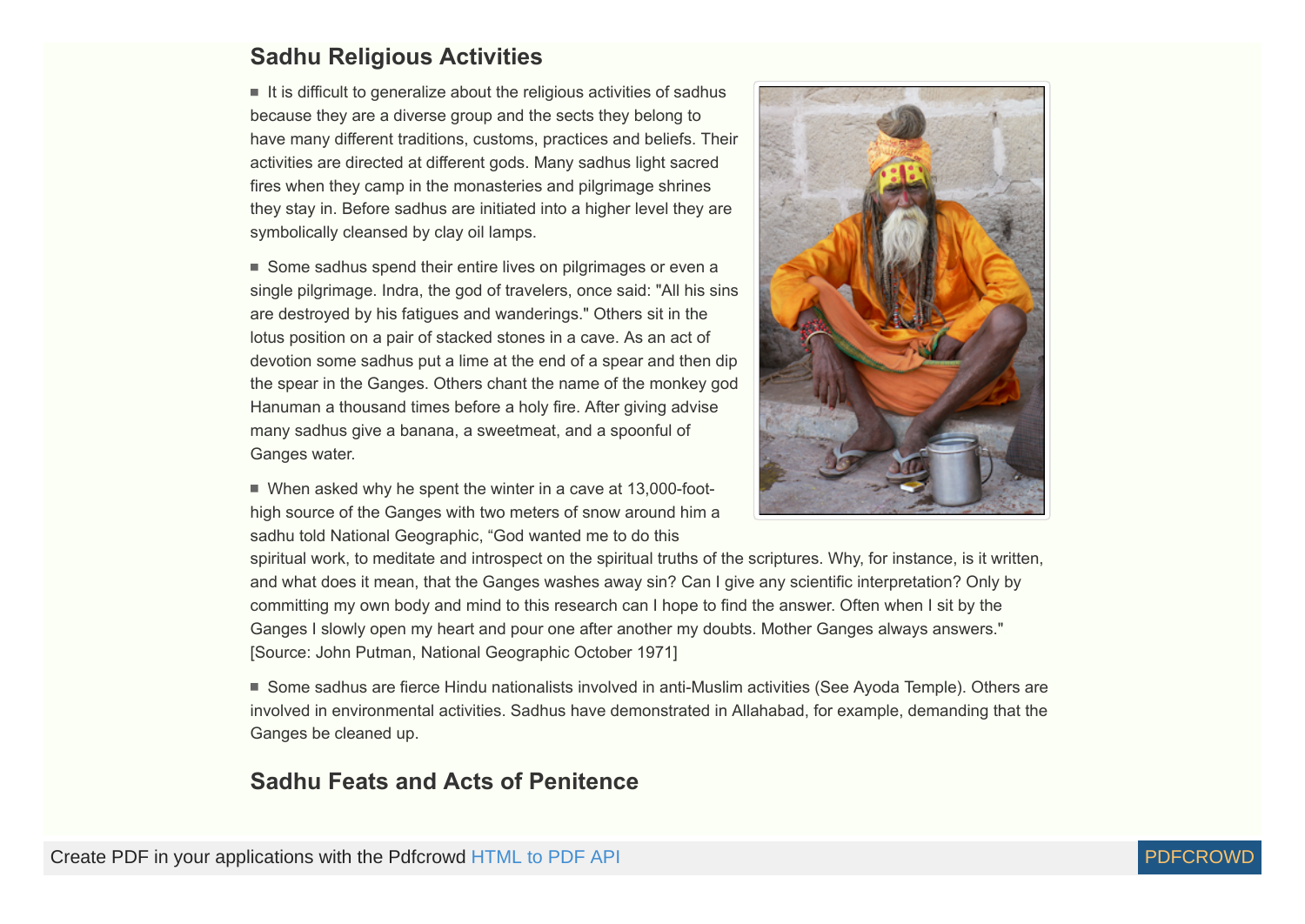Hindu acetic do things like spend years with their left hand raised into the air, standing on one leg or lying on



a bed of cactuses. Often have a blanket next to them to collect coins or food. Some bury themselves neck-deep in sand, pierce their tongues with spikes, stare at the sun, sleep standing up, mediate for hours while suspended from a rope, lay between fires, live in trees and refuse to talk for years. Hindus believed that severe penance will liberate them from the endless cycle of death and rebirth. Many of sadhus smoke marijuana or hashish to ease their suffering.

 $\blacksquare$  Sadhus sometimes bury their head, a feat of breath control that requires mastery of yoga techniques. In 1837, a yogi named Hari Das war buried alive without air, food, liquid or any attention, After being excavated he was easily revived and went on to live a long life.

■ One sadhu at the Pushkar Fair became

famous for lifting a 35-kilogram brick with his penis. Some sadhus are said to have the ability to talk with monkeys. Sometimes they are sought out by people for help keeping monkeys from raiding their gardens.

According to the Guinness Book of Records, the silent Indian *fakir* Mastram Bapu stayed in the same spot by a road in the village of Chitra for 22 years, from 1960 to 1982. Swami Maujgiri Maharaja stood for 17 years (from 1955 to November 1973) performing *Tapasya* (penance) in Shahjahanpur, Uttar Pradesh. When sleeping, he leaned against a plank

■ According to the Guinness Book of Records, Radhey Shyam Prajapati stood motionless for world record of 18 hours, 5 minutes and 5 seconds in January 1996. Rajikumar Chakraborty did the static wall sit (Samson'c chair) for 11 hours and 5 minutes at the Panposh Sports Hostel in April 1994.

# <span id="page-6-0"></span>**Rolling Baba**

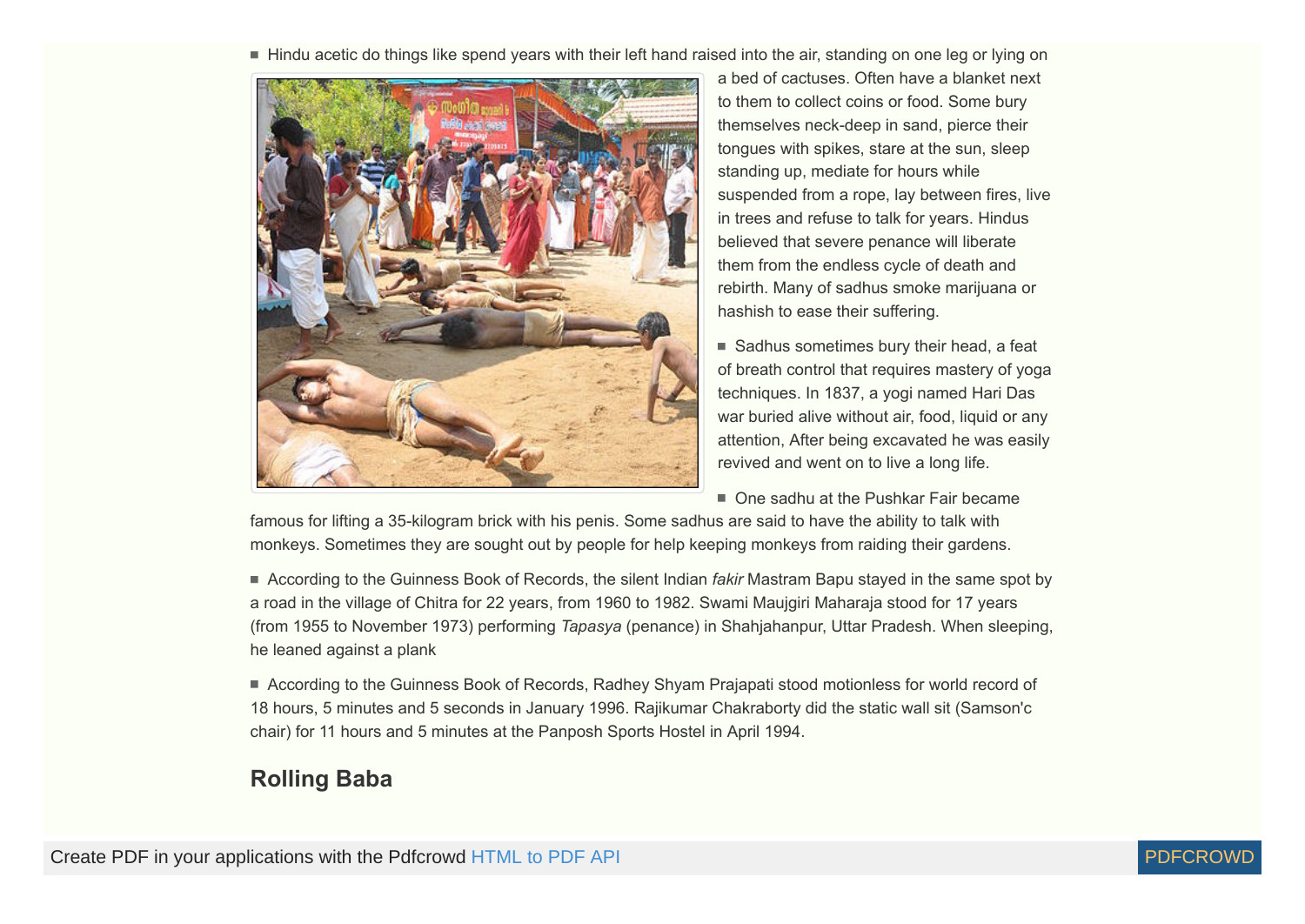■ To gain merit Hindus sometime roll sideways through the dirty, cobblestone streets of Kathmandu while in a praying position. Followed by a procession of saffroned-robed devotees the rollers sometimes keep it up for hours."

Mohan Das, the Ludkan Baba ("Rolling Baba"), drew international attention in 2004 when he rolled over 1,300 kilometers between Agra and Lahore to promote good relations between India and Pakistan. He wore bandages on his legs and sweat bands on his arms and was able can move at a fast walking pace and cover 30 kilometers a day. On a typical day he rolled from 7:00am to noon and 3:00pm to 7:00pm, stopping occasionally for a rest or to give blessings. On some down hill sections he said he reached speeds of 15mph. Devotees swept glass and other obstacles out his way but he rolled through cow dung and garbage. One of his biggest obstacles was pavement that melted in the 50 degree C heat. At night he slept in camps with his devotees.



at the Kumbh Mela in 1998

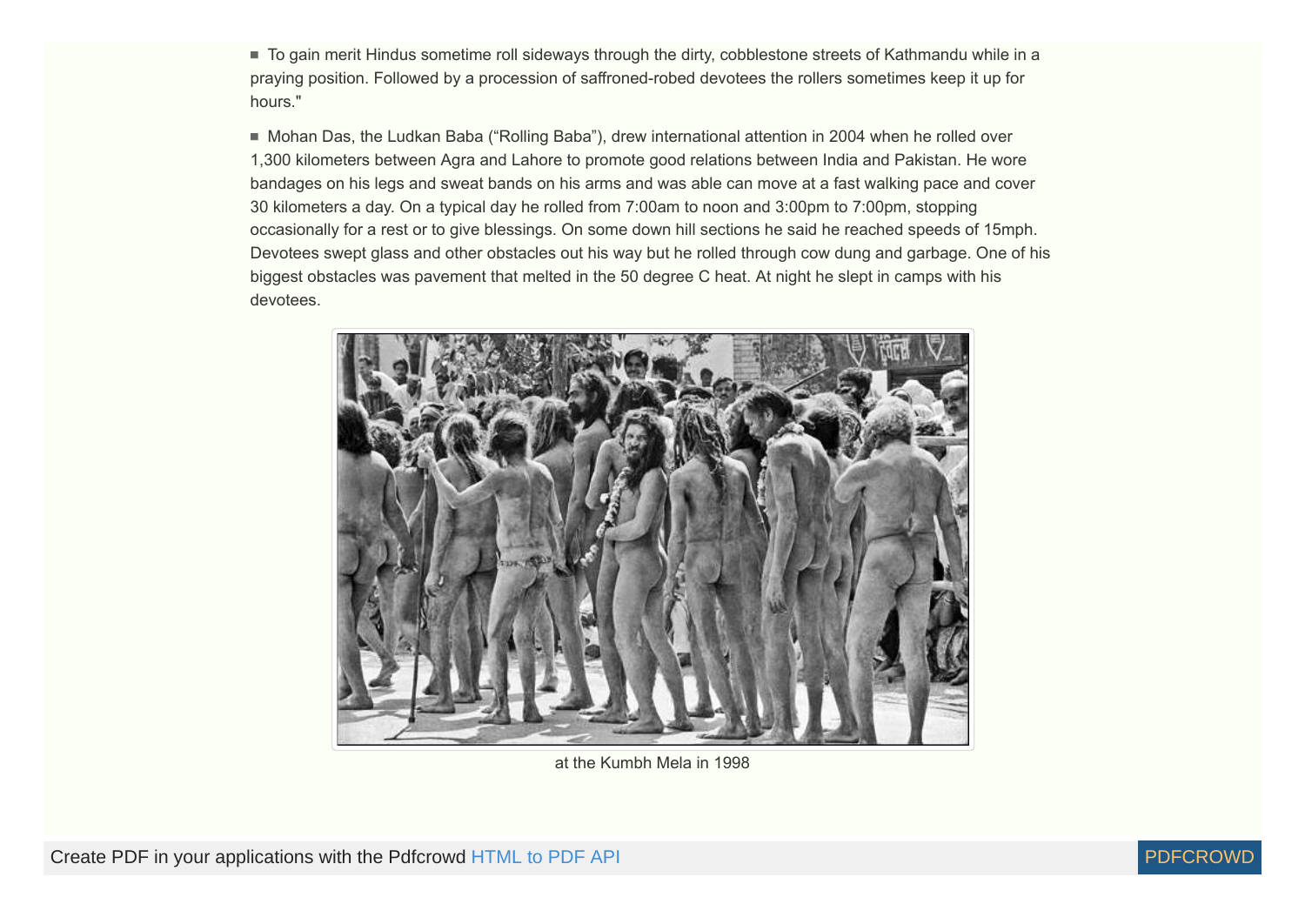■ Nick Meo wrote in the Times, "Rolling Baba's matted dreadlocks slap against the sweltering tarmac of National Highway No. 2 as incredulous drivers beep and swerve to avoid him. Every few miles traffic comes to a complete stop when villagers swarm on to the road to seek the holy man's blessing, forming a chaotic scrum with an entourage of hymn-chanting pilgrims trailing in his wake." Paul Watson wrote in the Los Angeles Times, "He lies flat on the ground, turning himself over and over like a runaway log, limbs flailing as he bumps across potholes, splashes through mud puddles and falls deeper into a spiritual trance."

Rolling Baba said he became a sadhu at the age of 12 after he touched a drying boy and saved his life. He said he lived for several years in a cave and ate nothing but grass and spent seven years standing up, leaning against a swing when he slept. He began rolling in 1983 as a way to earn more merit by making his journeys from one pilgrimage site to another more demanding. n 1994, he rolled 2,500 miles across India. By 2004, he figured he had rolled more than 320,000 kilometers.

On his trip to Lahore, Das often rolled with cigarette in his mouth. He smoked five packs of cigarettes a day and got energy from drinking countless cups of tea. He told the Los Angeles Times, "I move during cyclones, during blazing summers and cold winters. I think of God. I think of Mother Earth and then I roll and roll and roll. I don't get dizzy. I don't consume any food just tea and cigarettes. At night I eat fruits, roti, whatever I can lay my hands on."

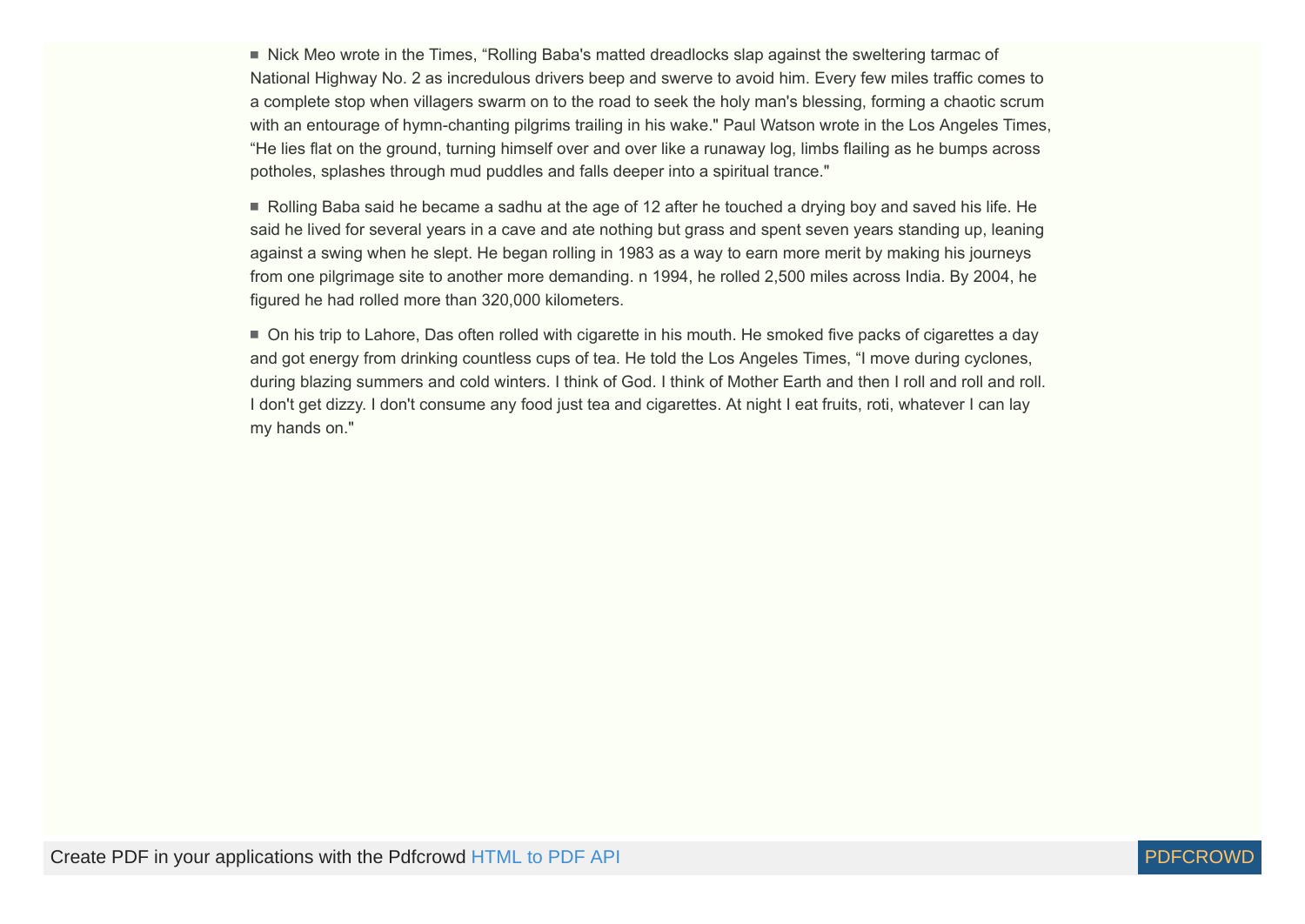

Sadhus in Rajasthan

### <span id="page-9-0"></span>**Extreme Sadhus and Eating the Dead**

■ The most extreme sadhus, the aghoris, turn normal rules of conduct completely upside down. Rajesh and Ramesh Bedi, who have studied sadhus for decades, estimate that there may be fewer than fifteen aghoris in contemporary India. In the quest for great spiritual attainment, the aghori lives alone, like Lord Shiva, at cremation grounds, supping from a human skull bowl. He eats food provided only by low-ranking Sweepers and prostitutes, and in moments of religious fervor devours his own bodily wastes and pieces of human flesh torn from burning corpses. In violating the most basic taboos of the ordinary Hindu householder, the aghori sadhu graphically reminds himself and others of the correct rules of social behavior. [Source: Library of Congress]

Holy men of the 1,000-year-old Aghor sect of Shiva worshipers in Varanasi drink whiskey from human skulls, have sex with corpses and eat the charred remains of the dead from funeral pyres on the banks of the Ganges. They eat corpses in the belief that ingesting dead flesh will make them ageless and give them supernatural

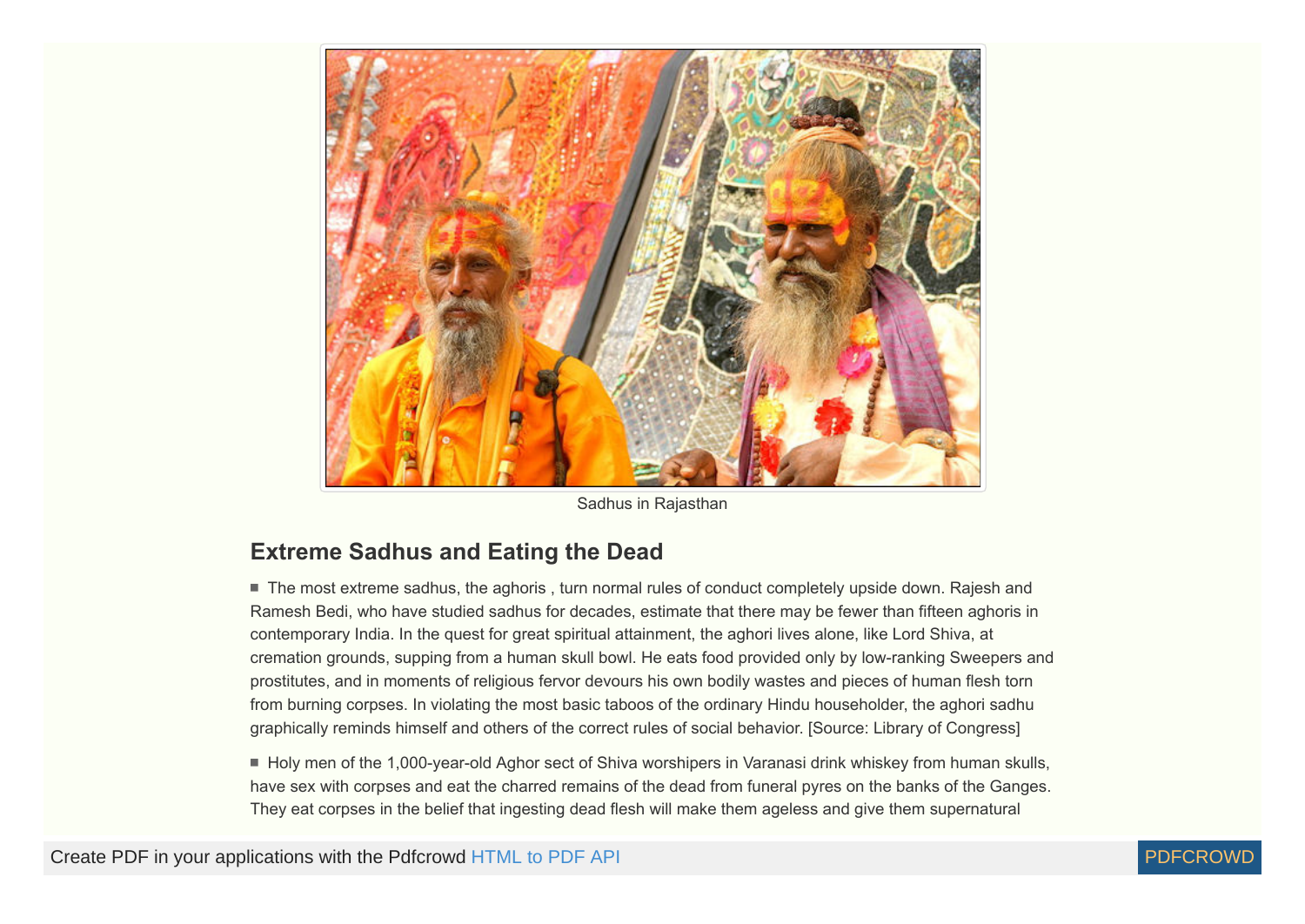powers. By breaking humanity's strict taboos they claim to transcend society and come closer to enlightenment. They say human meat tastes good and identify the brains as the best part. [Source: Richard Grant, Washington Post, July 30, 2008]

 In a story on "Feeding on the Dead," a 10-minute documentary about the Aghori sect by director Sandeep Singh, Associated Press reported: There are about 70 Aghori sadhus at a given time, and they remain with the sect for 12 years before returning to their families. Unlike other Hindu holy men, most of whom are vegetarian teetotalers, the Aghoris consume alcohol and meat. But it is their consumption of human flesh — a practice whose origins remain a mystery — which has earned them the condemnation of other Hindus and relegated most Aghori sadhus to living around crematoriums in the hills around the holy city of Varanasi. [Source: Associated Press, October 27, 2005]

 $\blacksquare$  Singh and three cameramen waited with an Aghori sadhu — whose name is not mentioned in the film — for 10 days in June before finding a floating corpse. Hindus generally cremate the dead, but bodies are sometimes ceremonially disposed of in the Ganges. "The body was decomposed and bluish in color, but the sadhu was not afraid about falling sick," Singh told The Associated Press in an interview Wednesday. "He sat on the corpse, prayed to a goddess of crematoriums and offered some flesh to the goddess before eating it." Singh said the sadhu ate part of the corpse's elbow, believing the flesh would stop him from aging and give him special powers, like the ability to levitate or control the weather. Singh did not see any of those powers on display.

Book: "Among the Cannibals: Adventures on the Trail of Man's Darkest Ritual" by Paul Raffaele (Smithsonian, 2008)]

Image Sources: Wikimedia Commons

Text Sources: *World Religions* edited by Geoffrey Parrinder (Facts on File Publications, New York); *Encyclopedia of the World's Religions* edited by R.C. Zaehner (Barnes & Noble Books, 1959); *Encyclopedia of the World Cultures: Volume 3 South Asia* edited by David Levinson (G.K. Hall & Company, New York, 1994); *The Creators* by Daniel Boorstin; *A Guide to Angkor: an Introduction to the Temples* by Dawn Rooney (Asia Book) for Information on temples and architecture. National Geographic, the New York Times, Washington Post, Los Angeles Times, Smithsonian magazine, Times of London, The New Yorker, Time, Newsweek, Reuters, AP, AFP, Lonely Planet Guides, Compton's Encyclopedia and various books and other publications.

© 2009 Jeffrey Hays

Last updated June 2015